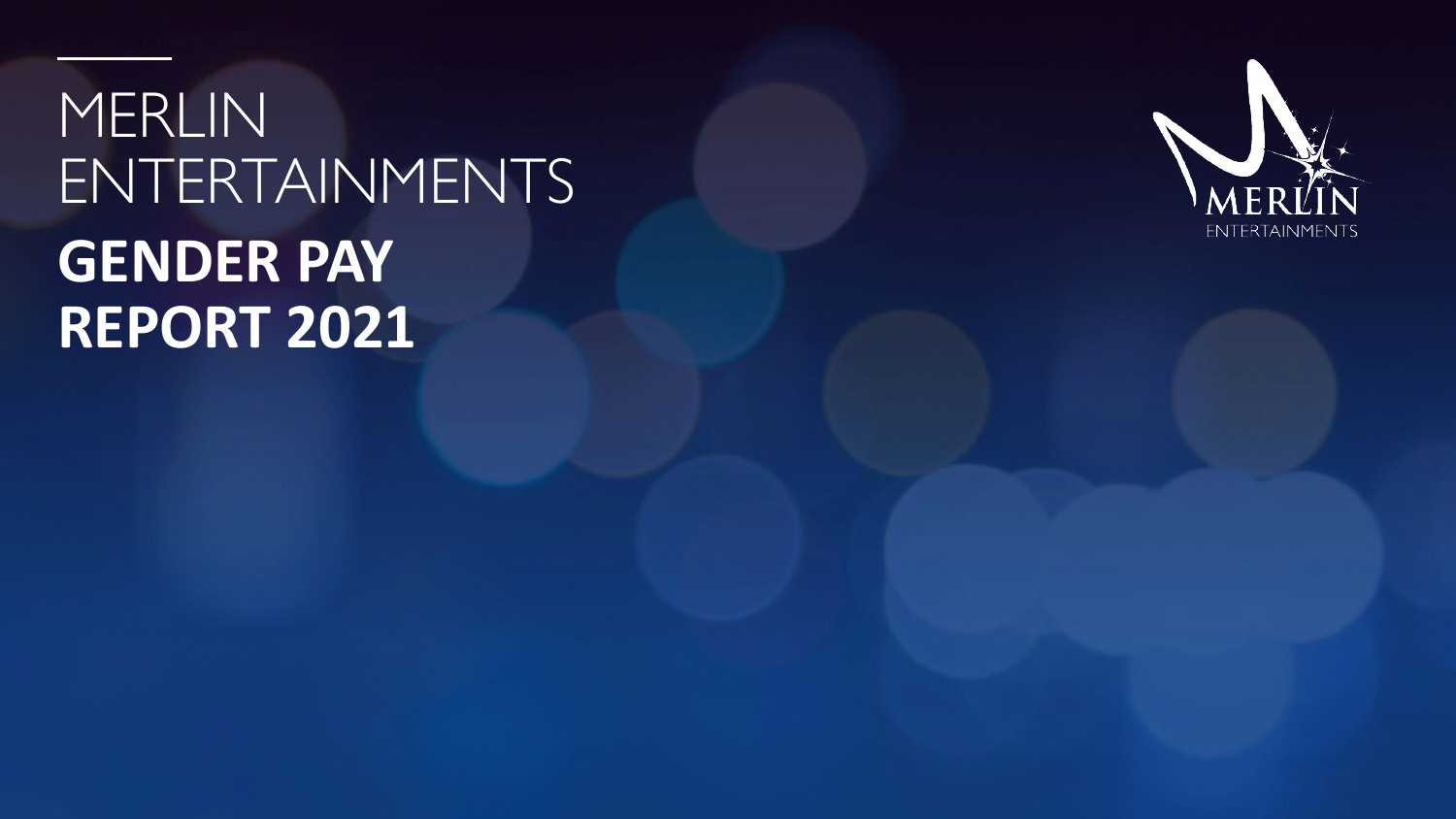### **FOREWORD**



Matt Jowett Chief Corporate Officer At Merlin we welcome the world to our magical attractions and resorts every day and we want to reflect that same multicultural and gender mix inside our business too. Creating an inclusive and diverse workplace, where people can be themselves and have the same opportunities to thrive, is business critical.

Much like the previous year, 2021 was a disrupted year due to ongoing issues around the Covid pandemic. Our 2021 figures therefore reflect the ongoing situation, which in comparison to pre-Covid years, clearly reflects either the number of months our attractions were closed or the amount of staff which were still on furlough.

Although still being in a state of business recovery, I'm incredibly proud that our business has continued to forge ahead and make real progress against our long-term Diversity and Inclusion strategy. We have set ourselves ambitious overall targets and ensured that we kept delivering tangible actions, which are visible to all our workforce. As part of that process, we have continued to work with our regional taskforces (created in 2020) who were able to implement new D&I targets and activities at a local level. These enabled our global workforce to participate even more, whilst also informing and driving the change and feedback to our central team.

We have continued to focus on key gender and inclusion initiatives, including specific female development programmes. These have been put in place to support our 2025 targets, which are firmly focused on increasing gender balance in leadership both in Exec-A2 senior manager roles, as well as middle management grades of B1-B3.

Our primary focus in 2021 was on ensuring we get teams back together whilst maintaining staff wellbeing across all 138 attractions, in 24 countries around the world. As part of that focus we brought back our global staff engagement survey (previously run in 2018). The Wizard Wants to Know survey gave us an opportunity to hear from all staff, looking at valuable data and comments which enabled a more detailed view across our grades, regions, brands and gender. This data is invaluable in measuring change and engagement but also informs the learning and development plans which are put in place. Plans are already in place for the 2022 survey this summer.

A new set of global 'Working Principles' will be launched shortly, which complement the UK Flexible Working Policy. Both our principles and policy continue to support our teams, offering flexibility around childcare/home working and adapting to balancing work and life commitments.

Globally, the gender balance in the workforce is a 51:49 split (male vs female), however we recognise there is more to do as women are still underrepresented in our senior leadership and this remains a key focus for us in 2022. We continue to work hard to achieve a more gender-balanced workforce and better female representation across occupational fields.

Whilst this particular report focuses on gender, Merlin is focused on creating a truly diverse and inclusive workplace, regardless of race, gender, social background, or ethnicity. We have a number of active programmes which support our strategy, including a new 'Return to Work' programme, a Kick-Start Apprenticeship scheme, reverse mentoring and our regular activity programme which sees a range of talks, podcasts and live mentoring sessions on offer to all staff.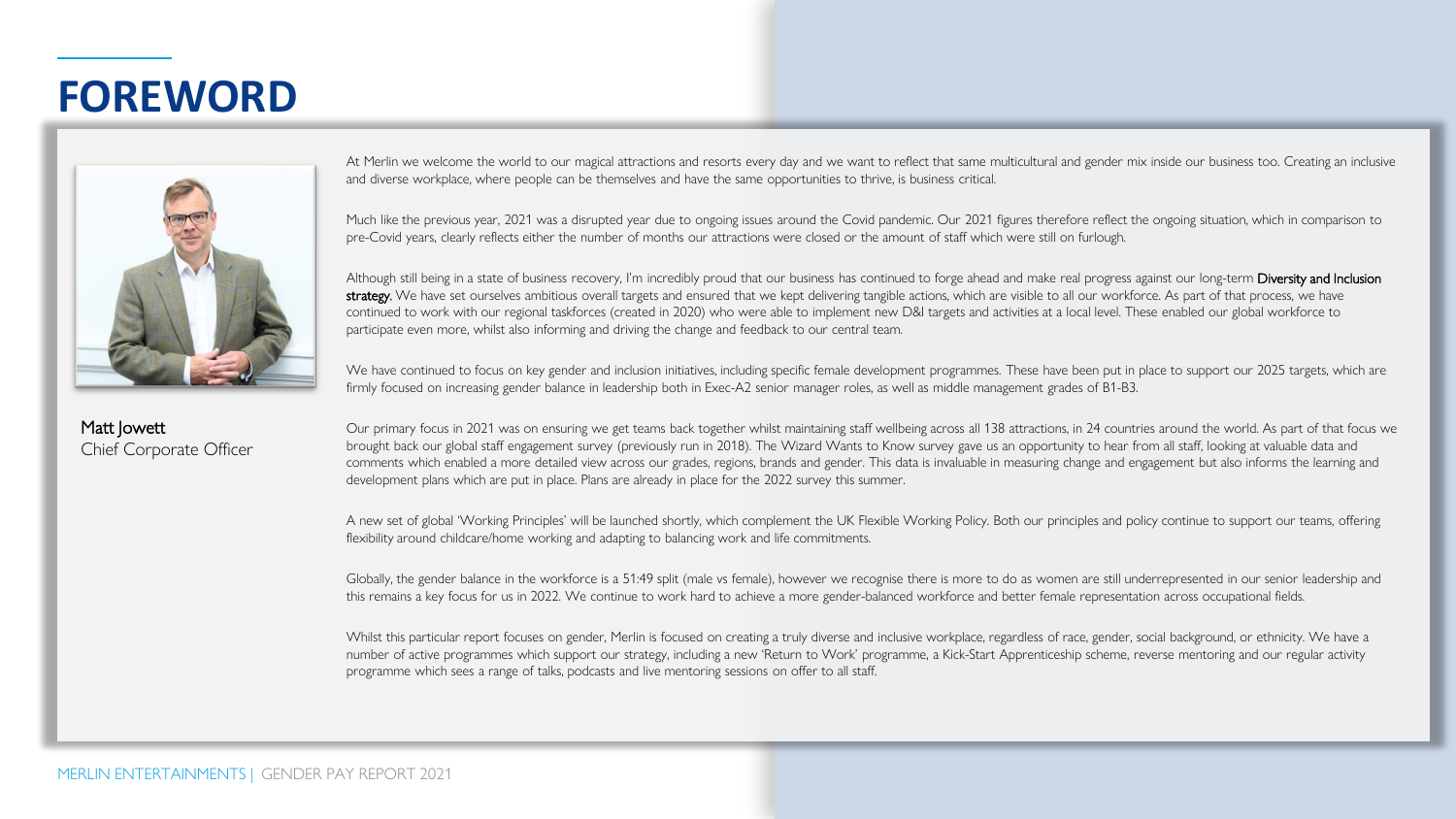## **GENDER PAY GAP AT MERLIN**

Merlin is the UK's leading locationbased entertainment company employing 6,352 permanent people within its business operations in the UK\*. These roles are across its attractions, support functions and global headquarters.

\*As of 5 April 2021

#### Gender split at Merlin



MERLIN ENTERTAINMENTS | GENDER PAY REPORT 2021 | 2019, 2009 | 2019 | 2019 | 2019 | 2019 | 2019 | 2019 | 2019 |

**MEAN GENDER PAY GAP:** 14.2% (2020: 4.7%, 2019: 12.9%)

### MEDIAN GENDER PAY GAP: 3.2% (2020: 3.5%, 2019: 2.4%)

The headline median gender pay gap of 3.2% is well below the UK average of 15.5%

#### The key reasons behind our gender pay gap continue to be:

- Lower numbers of female representation in senior, higher-paid roles (which also impacts the gap in bonus pay).
- Relatively large numbers of employees in male-dominated professions e.g. engineering and electricians.
- Importantly only 'relevant full pay' employees can be included in these calculations. Due to the nature of the business, a number of our employees were on still on furlough for the 2021 snapshot date, so the pay gaps and quartiles are still not a direct comparison to 2019.

#### **GENDER SPLIT PER QUARTILE PAY BAND:**

The following graphics set out a summary of the total gender pay gap data for all our 'full pay' employees across the UK at the snapshot date of 5 April 2021. Analysis of the two legal entities that employ more than 250 employees and so require separate disclosure is set out in the statutory disclosures at the end of this report.





50.1% (2020: 60%) 45%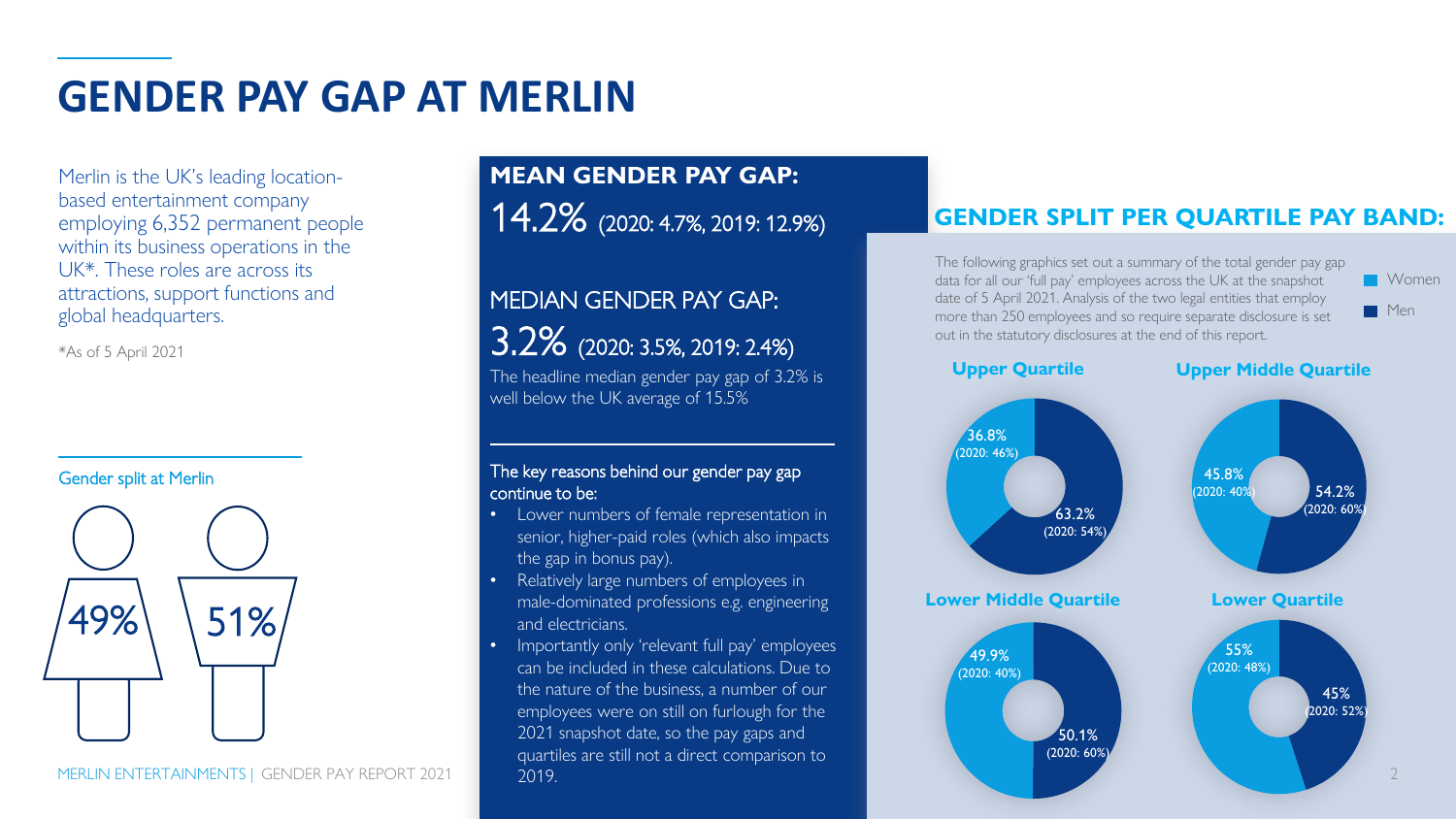### **GENDER PAY GAP AT MERLIN**

#### **MEAN GENDER PAY GAP IN BONUS PAY**

The mean gender pay gap in bonus pay is calculated by taking the total bonus amount received by relevant full pay employees in the 12 months leading up to 5 April 2021 and dividing this by the number of bonus receivers.

This calculation is done for both male and female employees and then the difference is stated as a percentage of the mean bonus amount for men.

In line with market practice, our incentives are structured so that the more senior your role, the higher your bonus potential is, also meaning that more of your total earnings are 'at risk'.

In March 2021 bonus payment were only made to our most senior UK employees in respect of the 2020 bonus year. This was a result of this population working throughout 2020 whilst the majority of the workforce were on furlough as a result of the pandemic. Due to the large proportion of male employees in our senior population, these targeted payments have resulted in a larger median bonus pay gap for the year.

Difference in Mean bonus pay: 46.2%(2020: 50.3%, 2019: 62.0%)

Difference in Median bonus pay: 64.6%(2020: 36.4%, 2019: 44.7%)

Proportion of women/men who received bonus pay:

|                                        | 2.88%<br>(2020: 42.8%,<br>2019: 36.7%) | 1.54%<br>(2020: 40.8%,<br>2019: 35.9%) |  |  |  |  |  |
|----------------------------------------|----------------------------------------|----------------------------------------|--|--|--|--|--|
| 100%<br>80%<br>60%<br>40%<br>20%<br>0% |                                        |                                        |  |  |  |  |  |
|                                        | Male                                   | Female                                 |  |  |  |  |  |
| Proportion who received Bonus Pay      |                                        |                                        |  |  |  |  |  |

Proportion who did not receive Bonus Pay

#### **Case Study - Kate Shane, Regional Director**

I joined Merlin in June 2011, having worked in Finance for over 20 years within leisure, retail, construction and managed services. I started my Merlin career as General Manager of the iconic Blackpool Tower.

I found the move to working with large teams and the public very rewarding and it was a significant change from my previous roles. I thrived on the fastpaced environment of a large-scale, diverse visitor attraction and enjoyed the challenge of delivering high-profile events such as BBC's Strictly Come Dancing annual visit and the 2012 Olympic Torch Relay.

After five years at the Tower, I was appointed as Head of Blackpool Cluster. I relished the challenge of driving key financial and guest KPI targets for seven very different attractions, including four of the key Merlin Midway Brands.

After a short period of time, I identified significant opportunities to develop the Cluster and deliver substantial growth in the Merlin portfolio, growing volume, revenue and EBITDA. Investment would come from the main stakeholder, Blackpool Council, and over the last six years I have actively participated in key groups working on improving the future for the resort, including becoming a Board Member and Chair of the Blackpool Tourism BID.

In 2021, my role changed again when I was promoted to Regional Director. Getting to this new role has been underpinned by a range of Merlin mentors (both male and female) and some key training and learning and development opportunities which have supported my leadership skills but also grown areas of my own personal development.

The current role sees me balance our significant business growth with community engagement and leading Merlin's regional SRG activities – one example was making the Blackpool Tower a Food Hub during the pandemic. One of my proudest achievements has been creating the Friends for School initiative, which sees 12 Merlin Managers each mentoring a local primary school pupil through the transition to senior school and beyond (it's a minimum 5-year commitment), inspiring ambition and the desire to achieve in young people.

Overall, my success at Merlin has been down to people, from creating strong and effective external relationships with stakeholders and partners, to recognizing internal talent and developing a supportive and inspiring environment, which in turn creates a passionate, driven and highly-motivated team, who love what they do!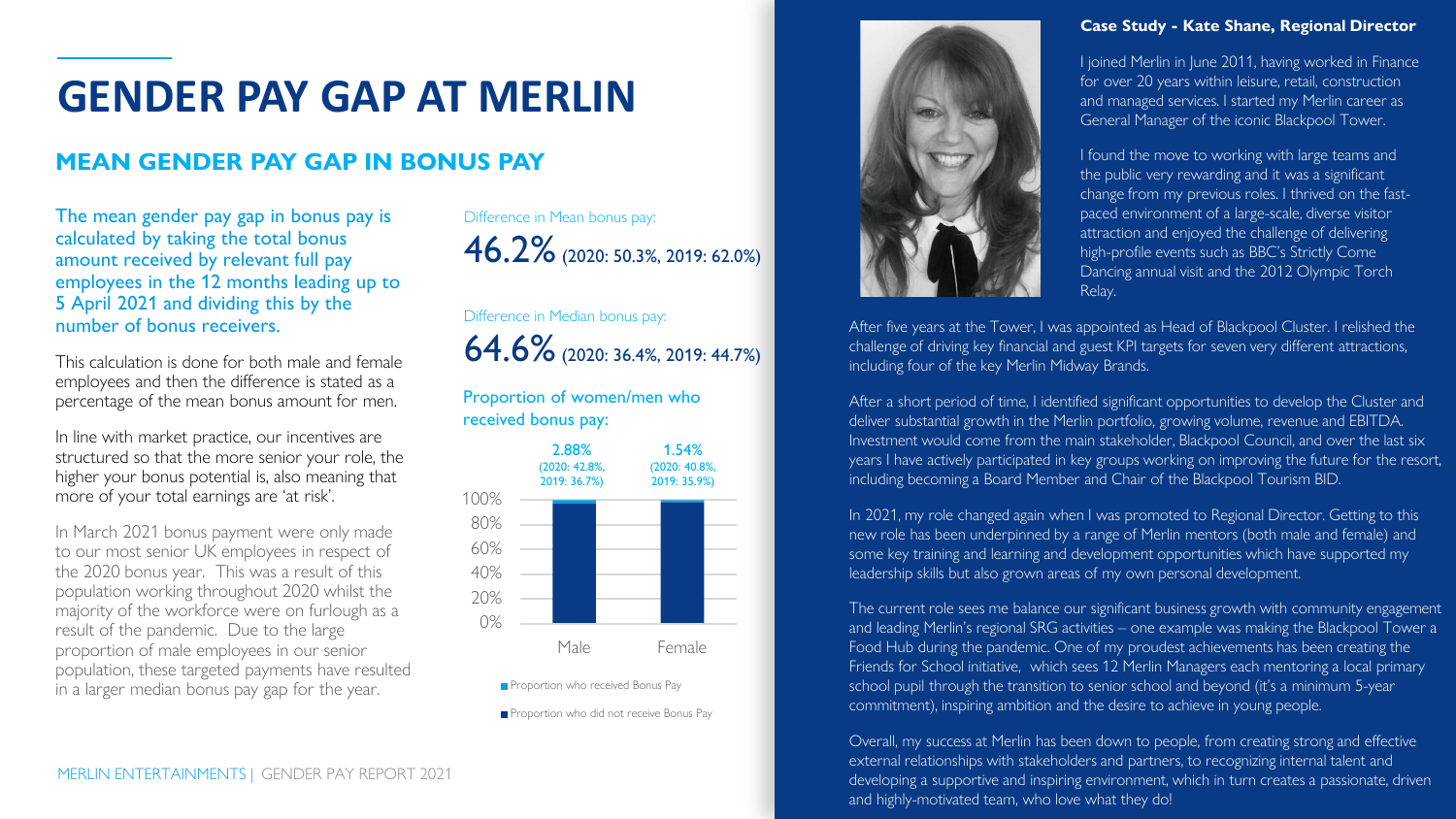### **REDUCING THE GAP**

We are proud of the inclusive environment we create for all the people who work at Merlin and focus significant effort in driving a culture of accountability and fairness. It's part of who we are, and we adopt several approaches to attract and retain a diverse talent base, representative of the communities in which we operate.

There is always more we can do to encourage and promote more females into senior roles and, where possible, influence change in the labour market to encourage greater participation in less female populated occupations.

Summary of the actions and initiatives that we have in place which focus on supporting our female employees:

- We have a Diversity and Inclusion strategy with a clear objective to increase gender balance in leadership positions and drive inclusion across the business
- We have a Diversity and Inclusion steering group which oversees activity across four regional taskforces, which extends ownership for diversity and inclusion beyond the remit of HR
- We conduct female specific talent reviews and are working to increase gender balance in succession plans for senior roles
- We encourage women into non-traditional roles and have mentoring in place for women to specifically aid their succession
- We have specific development programmes in place for women and we encourage the over-sampling of women on to our key training programs such as Leadership
- We have 50/50 balanced shortlists for all management vacancies
- We encourage flexible working and specifically support- women to return to work following maternity leave and consider part time and job-share possibilities wherever practical. This is assisted by our parental leave policy which offers a benefit to both parents in line with maternity leave
- International Women's Day is celebrated annually
- We have an established reverse mentoring programme with our executive committee to drive awareness of challenges faced by both men and women from ethnic minority groups